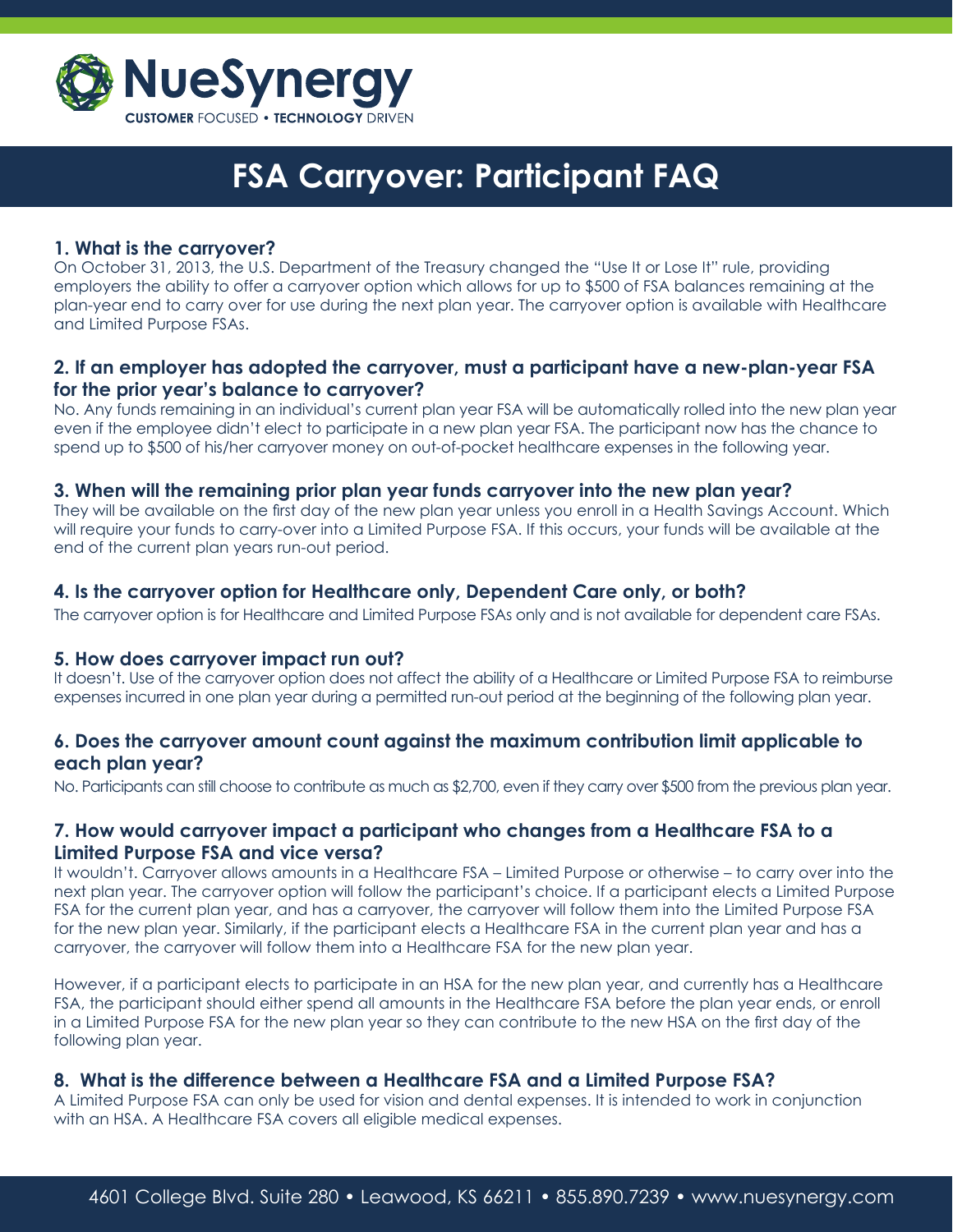

## **9. What is the grace period?**

The grace period is an additional 2.5 months following the plan-year close to incur expenses against the previous plan year's election. This gives employees some additional time to use remaining funds. If the carryover option is elected, it will replace the grace period option.

#### **10. Is there a minimum or a maximum amount allowed for carryover?**

Employers can choose to allow a carryover of any amount up to \$500 per participant per plan year. NueSynergy encourages employers to allow the full carryover amount.

#### **11. When are carryover funds available for the employee?**

The availability of carryover funds differs when carrying over between a healthcare to Healthcare FSA versus from the Healthcare to Limited Purpose FSA.

Healthcare to Healthcare: The carryover amount is available to the participant on the first day of the new plan year. This means that the carryover amount is simultaneously available to pay previous plan-year expenses and current plan-year expenses during the previous plan year run-out period.

Healthcare to Limited Purpose: The carryover amount is available to the participant on the first day following the end of the run-out period. This means any current-year dental or vision claims incurred during the run-out period that were not reimbursed by a current-year limited purpose election would be reimbursed once the carryover funds are available.

## **12. Which account will be used first during the run-out period—the new plan year election or the carryover amount from the current plan?**

Any new plan year funds will pay first and the carryover funds will pay second. Employees get the best use of their funds by having the new plan year pay first, and the carryover funds pay second.

# **13. Can a participant enroll in both a Healthcare FSA and an HSA? Does having carryover from a Healthcare FSA disqualify participants from contributing to an HSA?**

No, participants cannot enroll in a Healthcare FSA and make contributions to an HSA. A participant must instead enroll in the Limited Purpose Healthcare FSA which only reimburses vision and dental expenses. This type of Healthcare FSA does not prevent a participant from setting up and contributing to an HSA.

If a participant elects to participate in an HSA for the new plan year, and currently has a Healthcare FSA, any funds remaining will carry-over into the participants newly elected Limited Purpose FSA at the end of the run-out period.

#### **14. What happens if a participant has a carryover balance but does not enroll in, or select, any benefit?**

If a participant has a carryover balance, the balance will roll into the type of account they have on record at the end of the plan year. The participant will be automatically enrolled into the same plan they were enrolled in at the beginning of the previous plan year so that any carryover funds can be made available.

For example, if Sam is currently enrolled in a Healthcare FSA and he has a carryover balance, but does not enroll in a new plan, he would automatically be re-enrolled in a Healthcare FSA.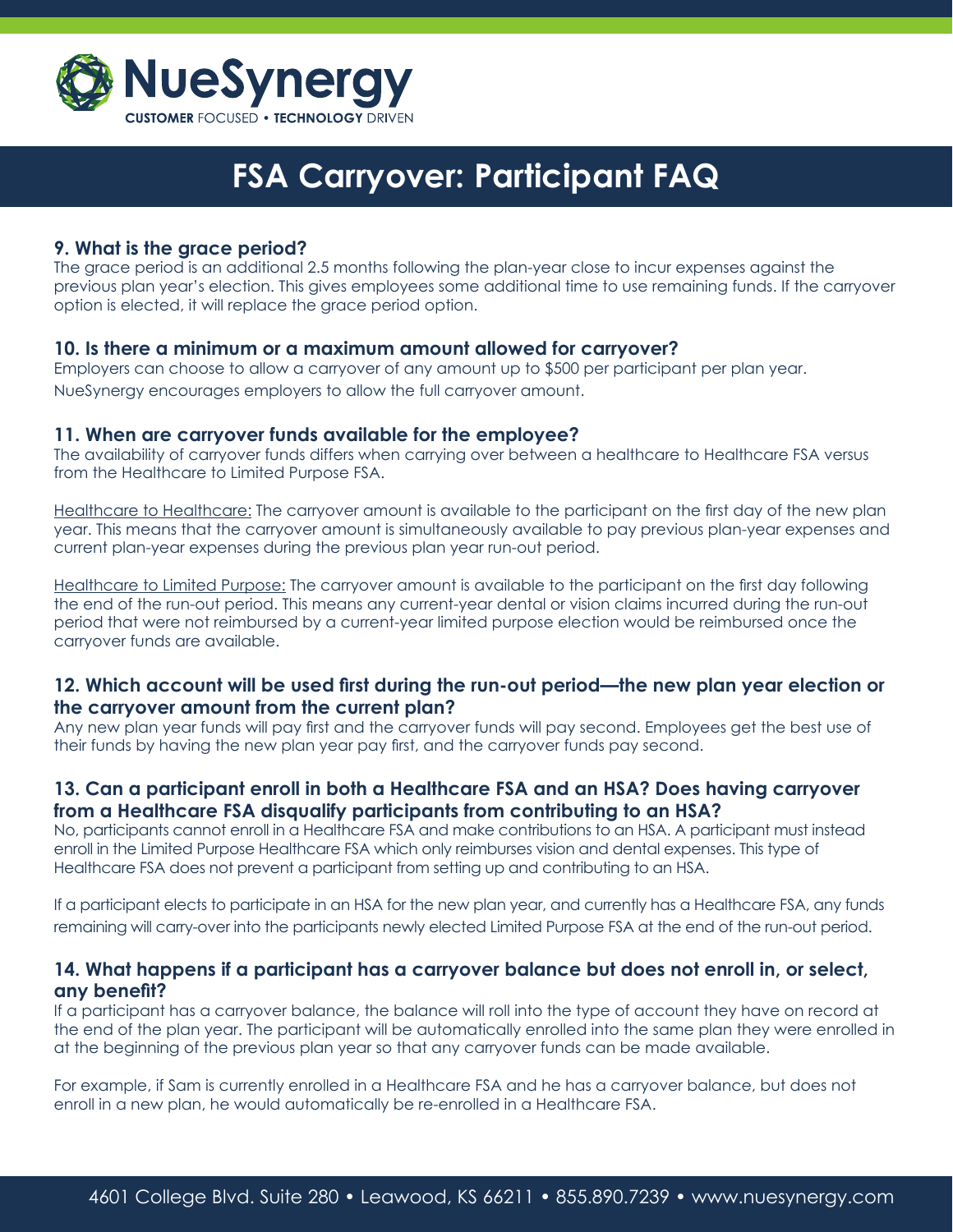

# **15. If a participant is enrolled in a Healthcare FSA and their spouse is enrolled in a healthcare FSA through their employer, can they each carry over \$500 for a total of \$1,000?**

Yes. They are each eligible to carry over the full amount, for a total carryover amount of \$1,000, provided both employers offer the carryover provision.

## **16. If a participant has a carryover, but quits before they have used their funds, is that money then forfeited? Or will the terminated participant still have a run-out period to submit receipts for date-of-service up to their termination date?**

If year-to-date contributions exceed the amount of reimbursements and there is a remaining balance, the employee has a COBRA election available for the remainder of the plan year. If they do not elect COBRA, then expenses can only be submitted up to the end of their termination run-out period after which and funds remaining would be forfeited.

#### **17. If employees with carryover are terminated mid-year, can they take the funds with them?**

Carryover funds are non-transferable. Funds are treated the same as any normal election and would be forfeited if COBRA is not elected.

#### **18. Is there a timeframe every year for the carryover funds to be used?**

No. The carryover funds can be used anytime for expenses incurred in the new plan year in addition to any new elections. If any funds remain at the end of the current plan year, up to \$500 is carried over into each new plan year as long as the participant remains an active employee.

#### **19. What happens if a participant has a carryover balance, but does not re-elect a Healthcare FSA?**

Employers can choose to allow participants who do not enroll in the new plan year to:

- (1) Forfeit their previous plan year balance rather than carry over; and/or
- (2) Default their carryover into an FSA for the new plan year.

#### **20. Which account will be used first during the run-out period—the new plan year election or the carryover amount from the current plan?**

Any new plan year funds will pay first and the carryover funds will pay second. Employees get the best use of their funds by having the new plan year pay first, and the carryover funds pay second.

## **21. Can employers give participants the option of both the Healthcare FSA carryover (\$500) and a grace period?**

No. the plan cannot have a carryover and a grace period within the same plan year. The plan may only have one or the other. However, 'run-out' periods remain unaffected. A run out period is an extended period of time during which you can submit expenses incurred during the plan year for reimbursement.